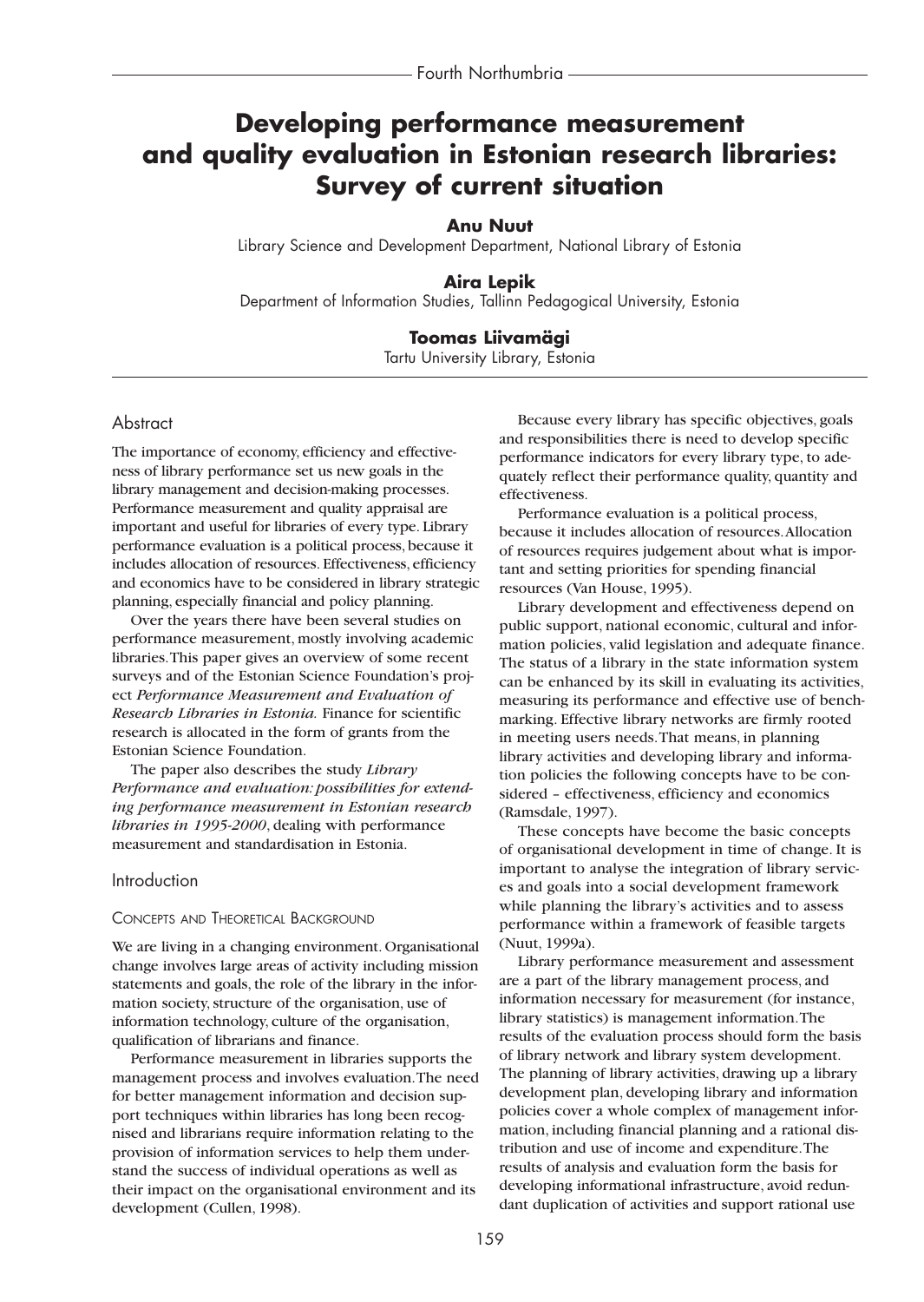of resources whilst at the same time meeting the needs of customers.This principle applies at the national level. It is especially important for East European countries, which have regained their independence and where the financial framework for libraries is not yet fixed and the state budget is lower and the financial possibilities much smaller than in the EU. (Sumsion, 2001)

#### Library network/system in Estonia

Libraries in Estonia come under different ministries and other authorities. Changes in the library system have taken place mainly in connection with the transformation of the economic structure, the changing territorial and administrative situation and a result of optimising library services. It is broadly true that there have been no unjustified library closures caused only by lack of funds.A legal framework for libraries exists similar to the general practice of library legislation in the democratic world.The Law of Public Libraries regulates activities and functions of public libraries.The National Library is regulated by the National Library Law and academic libraries follow university legislation.The Estonian libraries network is co-ordinated by the Ministry of Culture and Ministry of Education (Valm, 2000).

The network of Estonian libraries consists of 5 main levels: *research libraries* (national library, universal libraries, university libraries, special research libraries); *libraries of other higher institutions* (libraries of a private universities, libraries of a state nonuniversity higher educational institutions, library of a private nonuniversity higher educational institutions);*special libraries* (government libraries, health service/medical libraries, libraries of a professional or learned institutions and associations, industrial or commercial libraries, libraries of a cultural institutions, other special libraries); *public libraries* (central libraries, municipal libraries, children libraries, community libraries, rural libraries, other public libraries);*school libraries* (elementary school libraries, basic school libraries, secondary high school libraries, vocational school libraries, evening school libraries and hobby school libraries) (Appendix 1).

The total number of Estonian Libraries is 1,220. Among them 585 are public libraries, 542 school libraries and 93 research and special libraries.They employ 3,159 librarians, 1,180 in research and special libraries, 1,300 in public libraries and 679 in school libraries. Summarised reports of Estonian libraries statistics of all library types are issued every year in paper form (from the year 1994) and from the year 2001 published electronically too on the homepage of the National Library of Estonia. (Eesti raamatukogud, 2001)

National, academic, research and special libraries are an indispensable resource of science, research and development for Estonian scientists, students, specialists of various fields, organisations, institutions, enterprises and the whole academic and intellectual community of the country.The creation of the suitable research library network started at the beginning of the 1990, when as a result of optimising services some special and university libraries were merged.

There are 13 research libraries in Estonia – 1 National Library; 2 Universal libraries, 6 University libraries and 4 special research libraries. Eleven of them are central research libraries.The national library information system that involves mostly special, academic and research libraries is an inseparable part of the Estonian information infrastructure.The existing system enables to compile central bibliographic catalogues and make information resources accessible to every user. In order to co-ordinate acquisition of central research libraries, the Decree of the Minister of Culture and Education in 1995 specified their subject areas of acquisition.Today the basic principles of the financing of research libraries are being worked out, in particular for acquisition.There is now a law to regulate the work of all research libraries.A little problematic had been the financing of central research libraries because lack of finance prevents libraries acquiring all they need in their areas of specialisation.The distribution of the financial resources for acquisition between research libraries is under review, which involves discussing the use of acquisition sums allocated from the state budget (Nuut, 2000) with a view to co-ordinating the acquisition of scientific literature in the light of need.The budget for research institutes has decreased, increasing the importance of research libraries.There is a need to define target financing from the state budget to purchase and acquire scientific information.

In the course of reforming Estonian science in 1997, the Estonian Academy of Sciences, which had been an association of institutions, was reorganised into a personal academy, and its former institutes and research institutions were merged with universities. Financing two different systems of research institutions is too expensive for a small state. Now there is one joint system of universities for higher education and scientific research.The rather complicated reform has become effective and the majority of research institutions continue their work with universities. Universities also draw together the users of research libraries. In Estonia, financing for scientific research is allocated in the form of grants from the Estonian Science Foundation according to concrete subjects and applications.

In April 2001 the *Organisation of Research and Development Act* was passed, which regulates activities of research and archive libraries.

### Performance measurement and quality evaluation studies in Estonia

Over the years there have been several projects on performance measurement in Estonia.There are long-term traditions of library user surveys in Estonian academic libraries. During the 1990s there were a lot of discus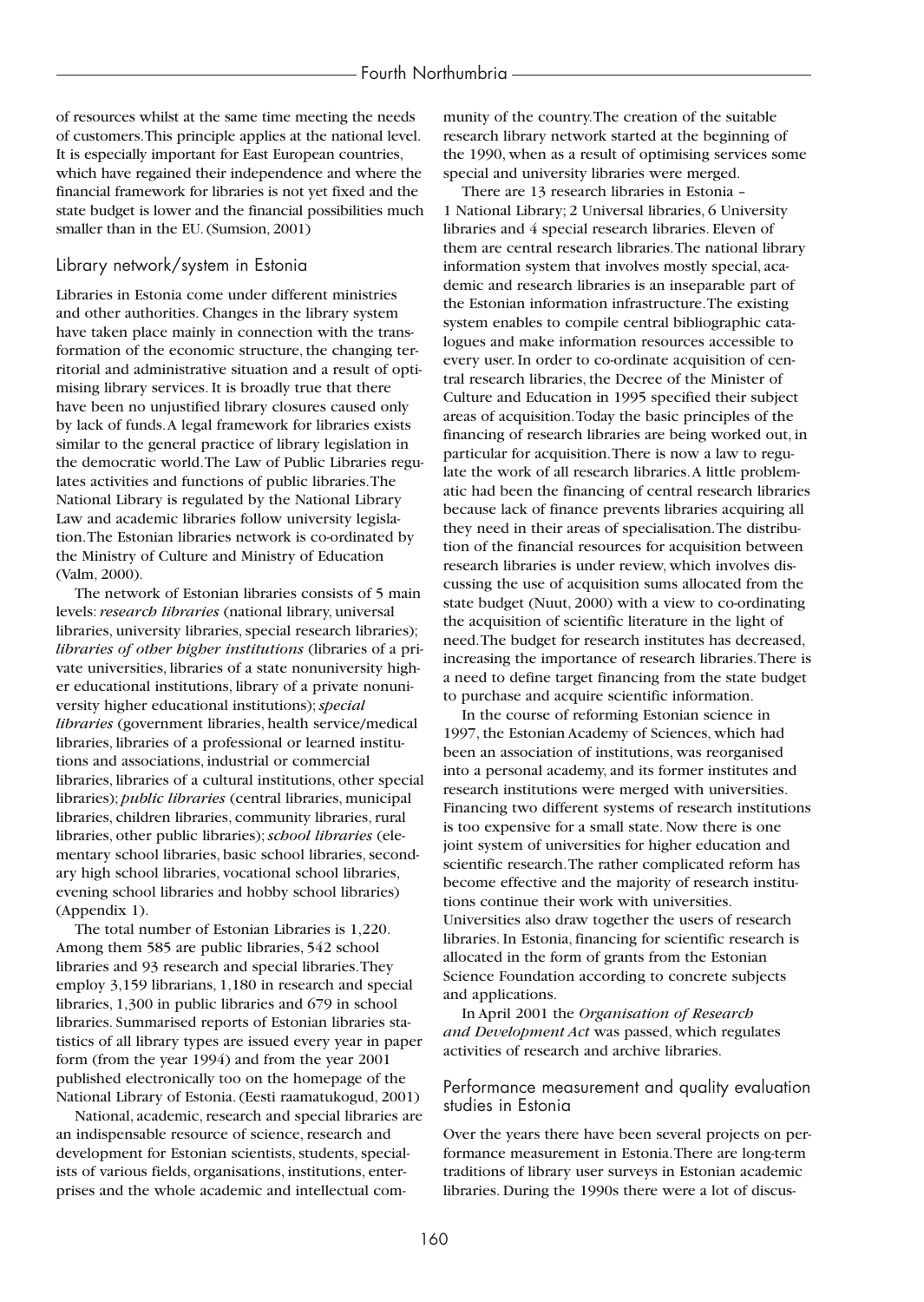sions in academic libraries about the possibilities of measuring performance and a wide range of professional literature on performance measurement was consulted.

Three research libraries – the Estonian Academic Library, the National Library of Estonia and Tartu University Library were involved in the study of effectiveness of library services using the same methods based on the methodology and methods described in *Measuring Academic Library Performance.A Practical Approach*, a manual approved by the IFLA and used internationally (Van House 1990).The study carried out in Estonian libraries during 1994–1996 was a part of a major research program covering the Nordic and Baltic countries and led by the Royal Library of Sweden (Nuut, 1998)

The project of the evaluation of library services and performance measurement conducted in co-operation with the Royal Library of Sweden and Estonian research libraries was one of the largest joint research projects launched in Estonia over the last five years. The main objective of the project was to estimate the scope and results of user services, including reader satisfaction with services rendered by library.The task of the research was to identify the requirements of the reader body and evaluate their satisfaction with the level of services, the indicators of which were:

- The availability of the library resources,
- The quality of the services provided,
- The operating possibilities and working conditions at the library.

The experience of applying an international standard method of measuring library performance in major Estonian research libraries was certainly very illuminating.The experience had been considered in developing the future complex and unified surveys. The study brought forward a lot of valuable information, which has been processed, interpreted and reported at various scientific conferences as well in publications of the libraries (Research libraries in public information systems, 1998).

Some research projects of a larger scope were initiated in 1994–1999 to pursue the study in the field of performance measurement at a more advanced level to analyse information needs and general satisfaction of target populations and quantity of library performance, including library statistics analysis. Most academic libraries initiate studies on the quality of library performance every year. (Nuut, 1999b).

## Current project *Performance Measurement and Evaluation of Research Libraries in Estonia*

At present the grant application to Estonian Science Foundation on the subject library performance measurement survey, *Performance Measurement and*

*Evaluation of Research Libraries in Estonia*, is accepted.The project will be carried out from 1 January 2000 to 31 December 2002.The institutions involved are the Tallinn Pedagogical University (Grant holder Aira Lepik, Department of Information Studies), National Library of Estonia and Tartu University Library.

The aim of the project is to analyse the performance optimality of research libraries, which are a part of the state system of information dissemination, under the present economic and financial conditions, and analyse research libraries' activities.

#### *The main objectives of the project are:*

- Adaptation of performance measurement methods to Estonian research libraries;
- Developing an econometric model to evaluate and optimise activities of Estonian research libraries (resources and costs, allocation of finances);
- Selection and analysis of performance indicators for research libraries to measure quantity, quality and effectiveness;
- Testing the model in the libraries who have joined the consortium of Estonian Libraries Network (ELNET);
- Monitoring library performance to support practical steps forward in the implementation of quality and quantity assessment and management; identify practical measures covering performance indicators (monitoring) – efficiency (use), economy (cost) and effectiveness (quality);
- Specification of the levels of performance measurement and their use in measuring and evaluating research library performance on resource, activities, function, service and library level;
- Standardisation to support the adaptation and use of international standards (ISO) on library performance measurement and quality evaluation, to optimise and harmonise standardisation;
- Benchmarking to encourage research libraries to use benchmarking models for library performance assessment, to start comparing libraries' activities with good practice and good ideas; and,
- Education and training of information professionals
- Organise training courses, seminars and scientific conferences for librarians on library performance measurement and quality evaluation, introducing the subject, methods and methodology, and encouraging collaborative research projects;
- Introduce the principles of TQM (Total Quality Management); and,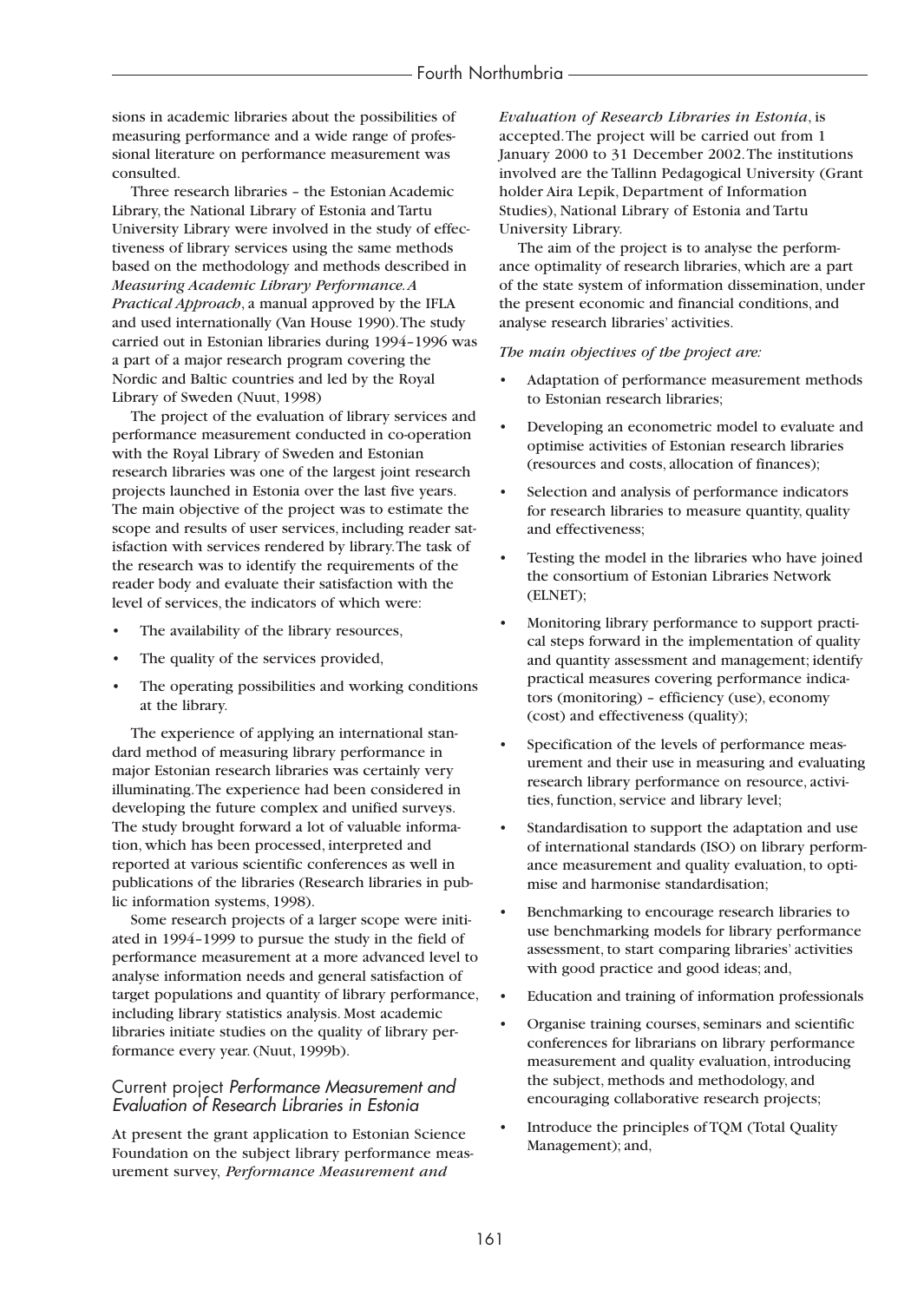• Further develop the Library Information Science (LIS) curriculum of Bachelor of Arts (BA) and Master of Arts (MA) studies with new subjects on library performance measurement and quality, quality of library services (new research methods on service quality as LibQUAL+, SERVQUAL, and Scorecard), and library economics.

## *Proposed importance of the project:*

The functioning of research libraries as an information environment for Estonian science, culture, economy and education requires a thorough and many-sided analysis, and scientifically well-grounded planning of these libraries activities.As the result of the project, there will be a well-founded basis for regarding academic libraries as the development-inducing factors in the society, and it will enable to achieve better results in dealing with the problems of managing the quality of information dissemination.This analysis supports and promotes the position of Estonian research libraries on the information highway of Europe and the whole world.

## *The study should:*

- Be useful to librarians of all library sectors;
- Be useful for policy makers;
- Lead librarians to an improved understanding and more effective use of library statistics as management information, and encourage them to co-operate in and standardise their recording methods;
- Examine the feasibility of maintaining the statistical and associated econometric information about library activities.

The project, *Performance Measurement and Evaluation of Research Libraries in Estonia,* will focus on LIS education and studies, including defending of MA degrees and concerning the following subjects:

- Library performance measurement and evaluation: possibilities for extending performance measurement (PM) and benchmarking methods in Estonian research libraries in 1995–2000;
- Estonian academic libraries' information system and optimisation of their activities; and,
- Information users at the National Library of Estonia: information needs and the quality of services.

As this is a three-year project and application for financing is submitted every year, the above-mentioned objectives are submitted for the overall project period 2000–2002.

The first stage of the project in 2000 included:

- Preparations for the survey;
- Introduction of objectives to Estonian librarians and the students and post-graduate students of Tallinn Pedagogical University;
- Choosing methods for performance measurement and analysis;
- Choosing performance indicators to be analysed; and,
- Performing quantitative analysis of Estonian research libraries' performance using library statistics.

## **Current approach to library performance measurement in Estonia in 2000 under the project Performance Measurement and Evaluation of Research Libraries in Estonia:**

- 1. Introduction of performance measurement, benchmarking and the Estonian research libraries' recent project by the authors of paper (Benchmarking for quality assessment and management for libraries; Choosing the library performance indicators: specifics of academic libraries; Library performance measurement and benchmarking survey in Estonian research libraries in 1998–1999; Overview of SERVQUAL methods on library performance quality; Library performance indicators: Definition and assessment; Scientifically information and academic libraries; Marketing and research libraries: customer satisfaction and service quality; Complex survey on music and art information use of the National Library, Music Academy Library and Art Academy Library customer target groups).
- 2. Development of the course *Library Performance Measurement and Quality Evaluation, Benchmarking* for the MA degree (Benchmarking in librarianship: the tool of quality management; Use of scorecard methods in library performance measurement and service quality assessment). Elective course *Library Performance Measurement and Quality* (3.0 credit points) on the curriculum of Information Science Master Studies program of Tallinn Pedagogical University was accepted in the University Council (full accreditation on May 2001).The course will start in spring 2002 and course handbook *Library Performance Measurement and Quality* will be compiled for the year 2003.
- 3. Determine and choose statistical and sociological study methods on library performance measurement and quality evaluation.To meet the requirements of the project and find suitable methodology, we have turned to several specialists and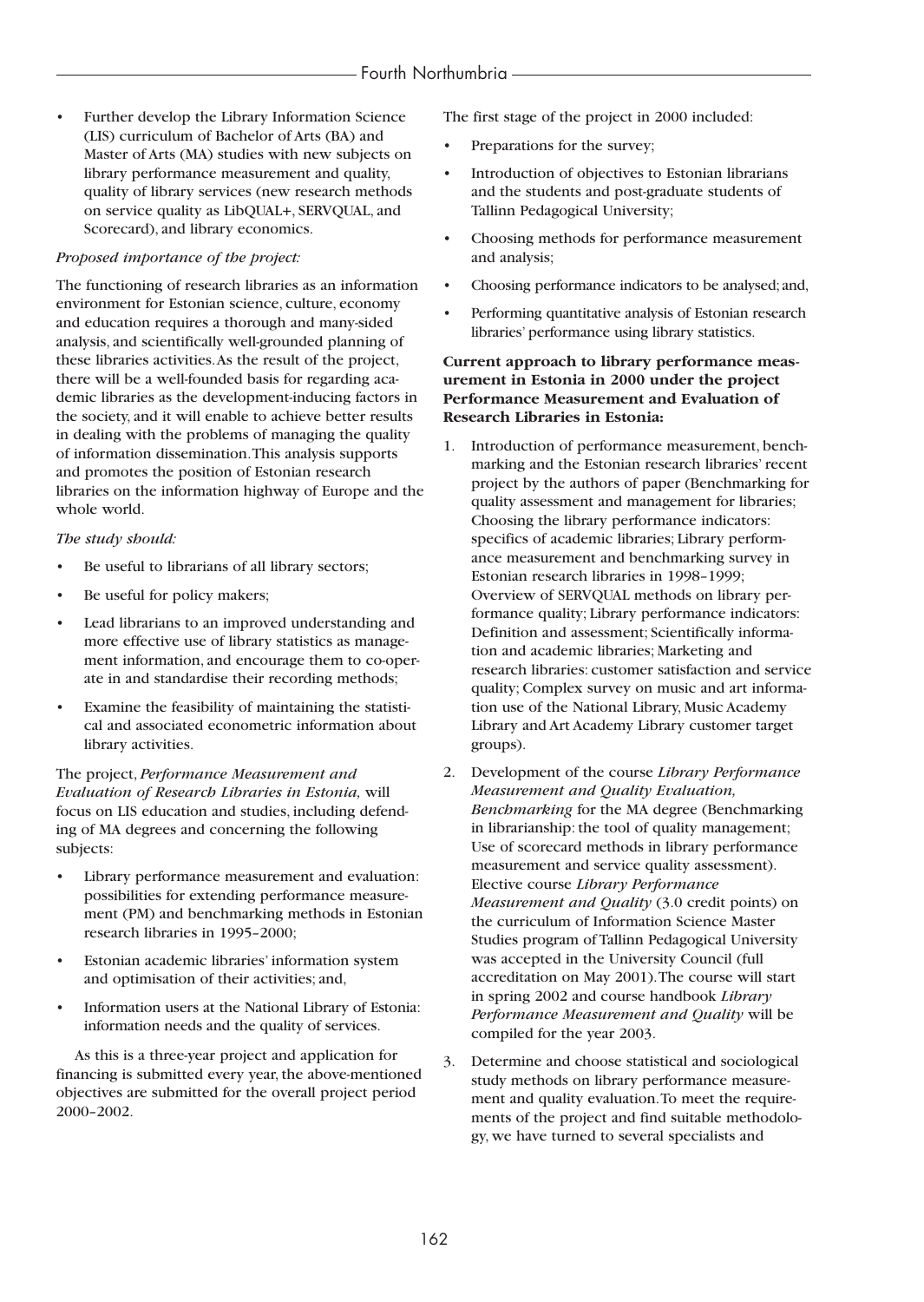experts from the UK (David Fuegi, Phillip Ramsdale) and Germany (Roswitha Poll, Jürgen Heeg), who have provided their expert evaluation and advocacy during training courses held in Tallinn on performance measurement and benchmarking in 1999 and 2000.

4. The principles, guidelines and recommendations of UNESCO, ISO and IFLA have been followed in finding the methods of quantitative analysis of library performance, and establishing the basis for gathering and analysing library statistics. In recent years the questionnaire forms and instructions of library statistics have been improved according to the internationally used basis for keeping statistics, statistical definitions and requirements for gathering statistics and processing the data presented by the EC project LibEcon2000.

In Estonia gathering, analysing and providing overviews of state statistics is regulated by State Statistics Act (approved in 1997 and amended in 2000).The Estonian State Statistical Office is responsible for organising statistical surveys and provides overviews in annual collections for education, culture and science.The National Library of Estonia is a national statistical centre that is gathering and publishing overviews and analysis of library statistical data in annual collections for all library sectors (the obligation fixed in the National Library of Estonia Act) and, at the same time, responsible for gathering and providing statistics of print production.

ISO 2789:1991, *Information and Documentation: International Library Statistics*, where the basic principles of gathering library statistics, the definitions of statistical units and guidelines for gathering statistical data are published and ISO 11620:1998,*Information and Documentation: Library Performance Indicators*, where the basis of the analysis of library statistics, performance measurement and library economics are published. Both above mentioned ISO standards are adopted as Estonian standards by the National Standards Board of Estonia (EVS-ISO 11620:2000).

Activities in the field of standardisation in Estonia had been directed and co-ordinated by the National Standards Board since 1991, after the reestablishment of independence in Estonia.The translation and adoption of the standards ISO 2789 and ISO 11620 as Estonian national standard was initiated by the Library Science and Development Department of the National Library of Estonia.The aim of adaptation of these standards was to promotion the activities of performance measurement and quality assessment in Estonia.

5. The study, *Library performance measurement and evaluation: possibilities for extending PM and benchmarking methods in Estonian research libraries in 1995–2000*, was also carried out.The study focused on the possibilities to use the analysis of the statistical data of 1995–2000 of four Estonian major research libraries – The National Library, Estonian Academic Library (universal library), and two academic libraries – Tartu University Library and Tallinn Technical University Library.

The survey focused on library resources (collections), library services (visits, loans), librarians (education and qualification), and financial resources (income and expenditure).The statistical analysis focused on three aspects and was presented on three stages:

- 1. The descriptive statistics analysis, which presents graphical analysis of the data and brings out current trends;
- 2. The inferential statistics analysis, which treats the second stage of data analysis, comparison of four libraries – benchmarking; and,
- 3. The library economics analysis, which presents the econometric concepts and results of econometrical surveys.

At the first stage of statistical analysis – the descriptive part of the analysis on the institutional level – the time series of the four libraries' indicators are given:

- *The collection development and changes indicators* – additions, the three-year average of additions, rate of additions, the proportion of additions and weeding, acquisition sources;
- *Expenditure indicators* main expenditure (staff expenditure, costs of acquiring documents for the collection, communal expenditure, investments) in 1995–2000;
- cost indicators per user and per visit (yearly expenditure per user, cost per library visit, acquisition expenditure per user, staff expenditure per user) in 1995–2000;
- *Library service indicators* the number of library users, visits and loans in 1995–2000;
- *Indicators of library staff* (total number of staff members, including librarians) and education of librarians (librarians with higher education, including the employees with higher library education).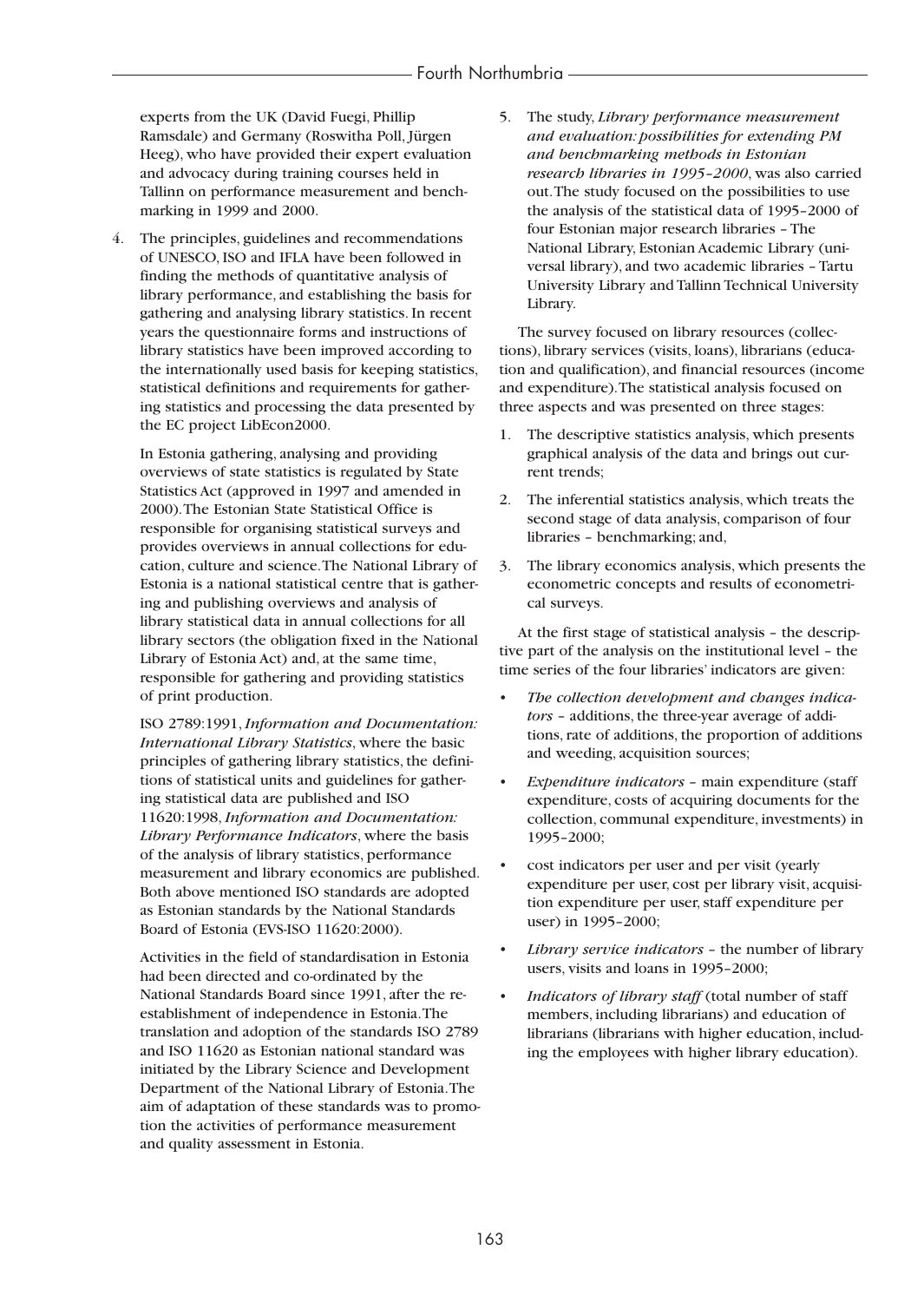The following performance indicators have been chosen for analysis:

COLLECTIONS:

- 1) Resources additions rate (% new stock added in year)
- 2) Acquisition rate
- 3) The proportion (%) of books among annual additions
- 4) The proportion (%) of serials among annual additions
- 5) The proportion (%) of electronic documents among annual additions
- 6) The number of documents placed to open access (shelves)

LIBRARY SERVICE

- 1) Usage frequency
- 2) Frequency of attendance
- 3) Users per librarian
- 4) Loans per librarian
- 5) The proportion (%) of requests supplied by interlibrary lending

THE LIBRARIANS' QUALIFICATION

- 1) Librarians with higher education among library staff
- 2) The proportion (%) of employees with higher library education among library staff with university education

EXPENDITURE AND COST INDICATORS

- 1) The proportion (%) of the costs of acquiring documents for the collection from total expenditure
- 2) The costs of acquiring documents for the collection per user
- 3) Cost per document (Expenditure per document from acquisition budget)
- 4) Cost per user
- 5) Cost per visit
- 6) The proportion (%) of staff expenditure from total expenditure
- 7) The average staff expenditure per user

(Ward, 1995; Poll, 1996; EVS-ISO 11620:2000)

The analysis of presented performance indicators provides an opportunity to draw conclusions on the collection acquisition, library use, frequency of attendance, librarians education and competency, as well as distribution and use of financial resources of libraries. The study results of the four research library indicators helped us to optimise research libraries' acquisitions policy and acquisition budget delivery.The coefficient of additions rate in Estonian research libraries was 99% in 1996–2000. However, there occur big differences between different libraries, including university libraries.That means that the financing of acquisition is unstable.

The proportion of books among annual additions of research libraries is approximately 60% and the proportion of serials – approximately 21%; the proportion of electronic documents among additions is quite low – 5%. Documents placed on open shelves only make up 4.2% of total resources of the analysed four libraries.The average frequency of attendance of the four research libraries in 1995–2000 was 16 visits per user; university libraries were visited more frequently – the rate was 30–40 visits per user.There were 140 users and 3283 loans per librarian of the research libraries.The average percent of supplied interlibrary loans was 66%, the rate being, however, higher in the National Library – 84%.

In 2000 the staff of the four research libraries, on average, included 79% of librarians with higher education (the average of the six years was 83%).The proportion of employees with higher LIS education among the staff with university education was 50%. However, there are big differences between research libraries. University libraries employ numerous subject librarians with university diplomas in other fields than LIS.

A cost analysis indicated that the average acquisitions expenditure of research libraries was 36% and staff expenditure 42% of the total budget.The average acquisitions cost per user in research libraries was 364 EEK (20 \$), with big differences between libraries. Annual expenditure per one unit was approximately 283 EEK (16 \$).The average cost per user was 797 EEK  $(44 \text{ s})$  and average cost per visitor - 77 EEK  $(4 \text{ s})$ (Appendix 2).

## **Conclusion**

The first stage of the project focused on the analysis and organisation of Estonian library statistics with an aim to provide it to libraries as a valuable management information, for better organisation of their acquisition, services, work and financing.The statistical analysis was based on the methods used for analysing statistical data, mathematical formulas, compiling time series, and methods used for calculating performance indicators. Original statistical questionnaires provided by libraries were used as sources of statistical data.The demand for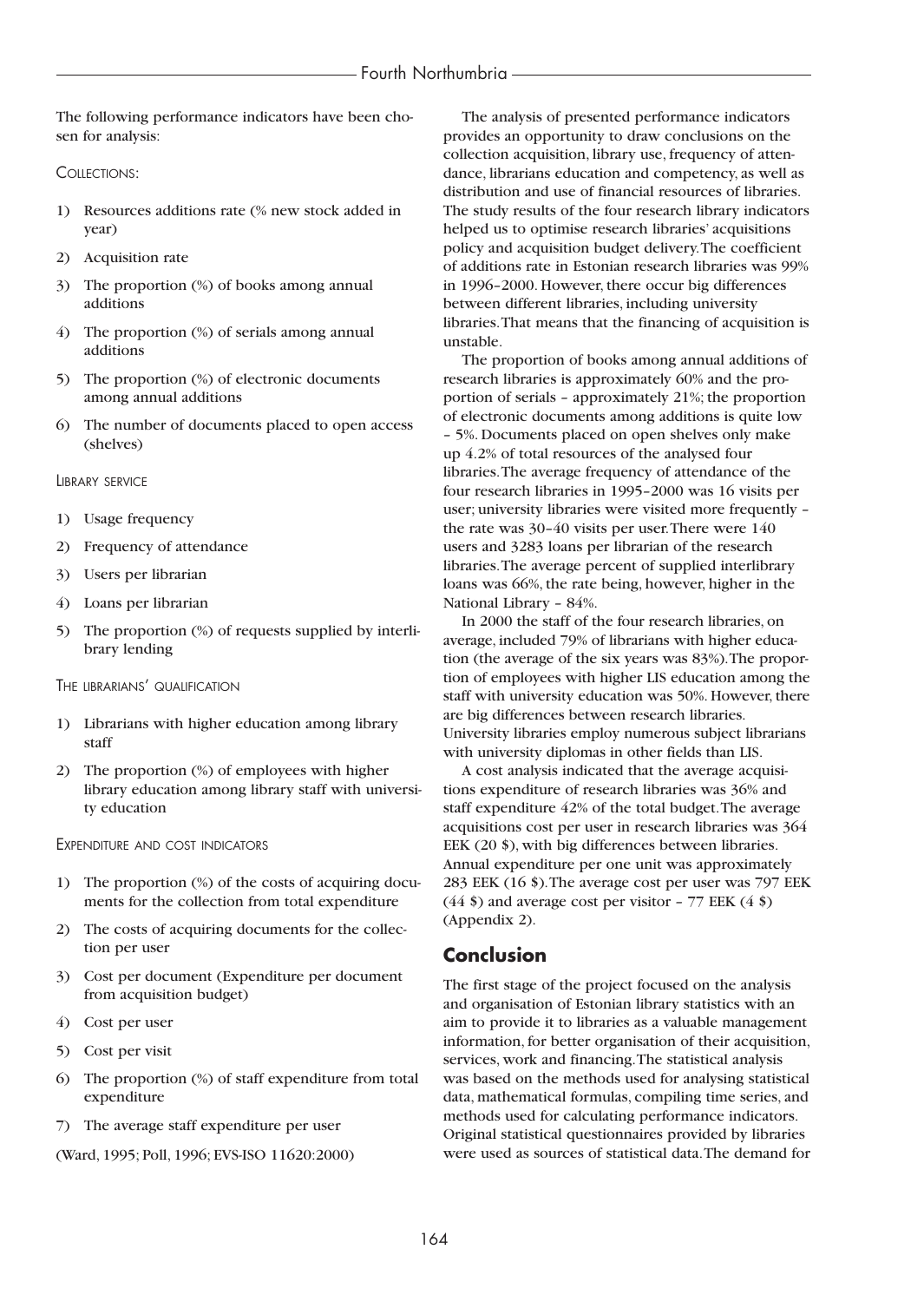quantitative analysis of research library performance has been increasing for years.

Such surveys are necessary for:

- Drawing up library development plans;
- Working out the financial basis for the library system;
- Working out the financial basis for research libraries' acquisitions;
- Developing an integrated research libraries acquisition policy, which would determine every libraries' responsibility areas, and acquisition principles of a resource library to avoid duplication and cut the costs;
- Evaluating library effectiveness; and,
- Strategic planning of library activities and making changes in library work organisation, budget planning and redistribution.

The National Library of Estonia has kept Estonian library statistics, managed statistical data, the basis for record keeping and analysing methods, as well as provided data analysis for the different library sectors since 1993.The methodology of quantitative analysis of statistics needs to be improved with new methods, including methods for analysing library performance indicators in the electronic environment, and the introduction of benchmarking models for assessing library work. Quantitative analysis is only a part of library performance measurement which requires additional research of library work quality – user surveys for determining overall user satisfaction, analysing the needs of information consumers, market research of services using various questionnaires and accepted methods of LibQUAL+, SERVQUAL and balanced scorecard (Lepik, 2000, 2001). Every library is different, despite the existence of fixed types.This is especially felt in the case of research libraries.The role, goals and tasks of research libraries differ to a great extent.Thus, we need to consider the distinct features of each research library, its mission statement and social impact while assessing its performance.

Estonian libraries have started with quantitative and quality analysis. However, this has not yet developed into a systematic and regular process to develop organisational activities, provide basis for planning activities, development policies, state financial policy and procurement of state resources.There is a need to draw up a library development policy and financial basis, based on research.At present, library statistics is still the only compact data gathering on which we can provide data analysis of all library (types) sectors.

The development plan of Estonian research libraries was initiated in the spring of 2001.Today, research libraries have discussed it, and it will by forwarded to the Commission of Culture of the Estonian Parliament

for discussion and approval in autumn 2001 (Eesti raamatukogud 2001).

Estonian libraries have been consulted and trained for gathering and analysing library statistics within the framework of the EC projects, LibEcon 2000 (Nuut 1999c), and they have been recommended to follow *Guidelines for the preparation of plans* (DCMS – Department for Culture, Media and Sport. Libraries Information and Archives) UK, in drawing up our development plan and further activities of libraries, as well as the library economics analysis of European libraries presented in the final report of LibEcon 2000, *Millennium Study* (Sumsion, 2001).

In the future, it would be rational to focus on working out library performance indicators considering the types of libraries, and apply performance measurement to all library sectors. It is necessary to get a complete overview of the quantitative and qualitative aspects of performance in all library sectors to ensure the development of the Estonian library network, drawing up a development policy and developing an integrated state financing policy.

## **References**

Cullen, R. (1998) "Does Performance Measurement Improve Organisational Effectiveness? A Post-modern Analysis." School of Communications and Information Management Victoria University of Wellington, New Zealand in Proceedings of the 2nd Northumbria International Conference on Performance Measurement in Libraries and Information Services, held at Longhirst Management and Training Centre, Longhirst Hall, Northumberland, England, 7 to 11 September 1997:3-20. Newcastle upon Tyne: Information North

Eesti raamatukogustatistika 2000/ Estonian Libraries Statistics 2000. <http://www.nlib.ee/rkogud/rst-stat.html> Eesti raamatukogud/Estonian Libraries. <http://www.nlib.ee/rkogud/rkogud.html>

- EVS-ISO 11620:2000. Informatsioon ja dokumentatsioon. Raamatukogutöö tulemuslikkuse indikaatorid (2000) = Information and documentation. Library performance indicators.Tallinn: Eesti Standardiamet. (Eesti standard; EVS-ISO 11620:2000)
- Lepik,A. (2001) "Assessment of service quality in research libraries – Estonian approach" in *Knowledge, Information and Democracy in the Open Society: the Role of the Library and Information Sector.* Proceedings of the 9th International BOBCATSSS Symposium on Library and Information, January 29-31, 2001,Vilnius, Lithuania: 229-237.Vilnius:Vilnius University
- Lepik,A. (2000) "Sharing success: marketing of research library services" in *Library as Information Gateway to the New Millennium.* Proceedings of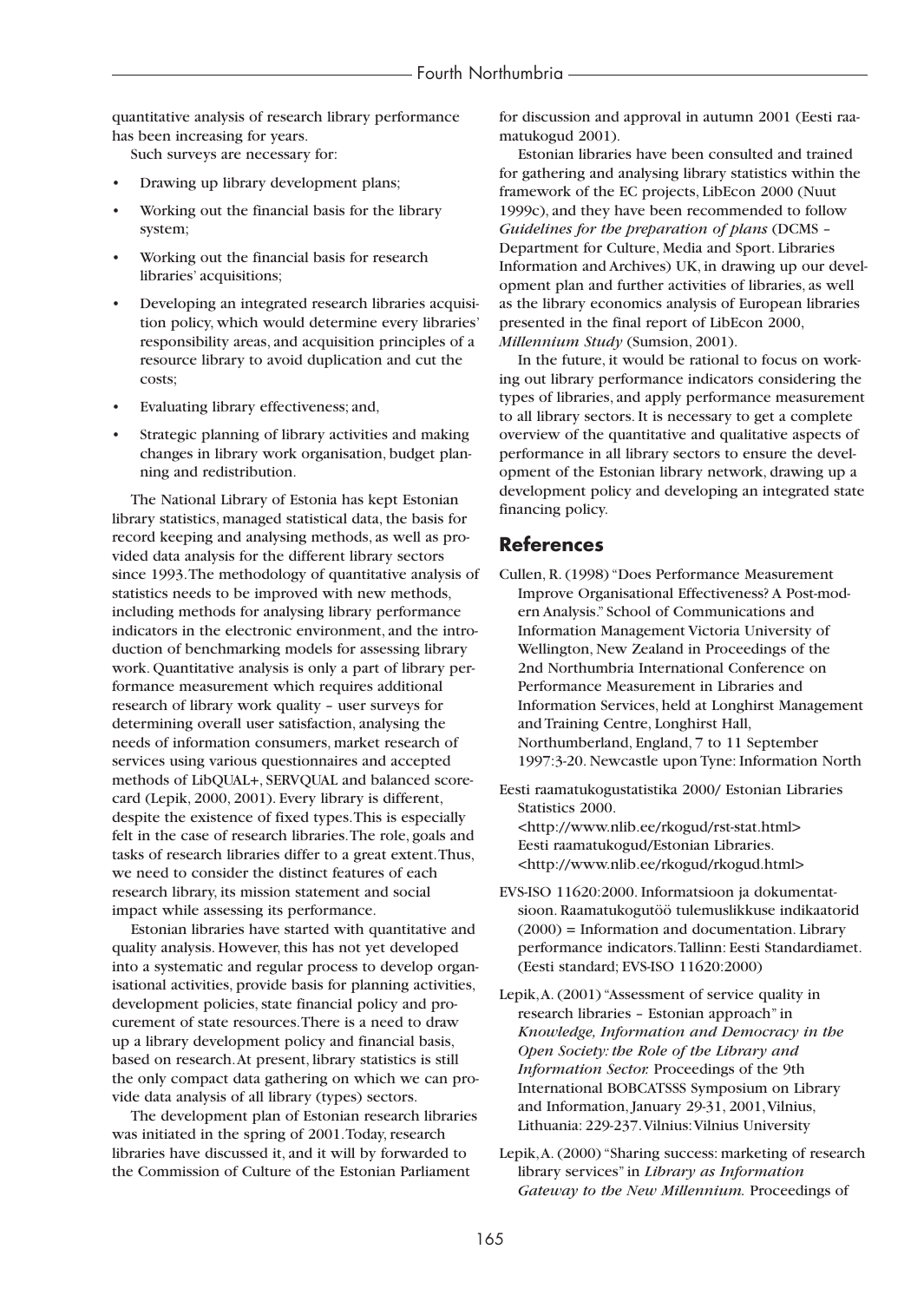the 6th Congress of Baltic Librarians. October 5-6, 2000,Vilnius, Lithuania: 256-259.Vilnius: Lithuanian Librarians'Association

Nuut,A. (1999a) "Assessment of library performance: criteria, performance planning, performance indicators and benchmarking" (in Estonian) Raamatukogutöö hindamine: kriteeriumid, tegevuse planeerimine, tulemusnäitajate võrdlev analüüs. Library Journal: *Raamatukogu*, (4): 14-17.

Nuut,A. (1999b) *International and National Research and Development Projects in the National Library of Estonia*. Paper presented at the International summer seminar LiLaEst '99 "The National Library: the Years of Transitions," June 15-17, 1999, Pakreutone, Lithuania: 8 <http://www.lnb.lt/events/lilaest/nuut.html>

Nuut,A. (1998) "Performance Measurement and Quality Evaluation: a User Satisfaction Survey in the National Library of Estonia" in *Research Libraries in Public Information System:Towards Performance Quality*. Acta Bibliothecae Nationalis Estoniae 8. Tallinn, 1998:101-111

Nuut,A. (2000) *Development Patterns of European and Estonian Academic Libraries*. (in Estonian). Akadeemiliste raamatukogude arengusuundadest Euroopas ja Eestis.*In*: Muutuv ülikooliraamatukogu : TTÜ 80. aastapäeva teaduskonverents 11. november 1999: teeside kogumik.TTÜ töid A2 :Changing Academic Library. Proceedings of the Conference Dedicated to the 80th Anniversary of the Tallinn Technical University Library. November 11, 1999:121-130.Tallinn :Tallinna Tehnikaülikooli Kirjastus

Nuut,A (1999c) *International co-operation of Estonian Research Libraries*. Eesti teadustaamatukogude rahvusvaheline koostöö. Eesti Raamatukoguhoidjate Ühingu Aaastaraamat 11, 1999: YearBook of the Estonian Librarians Association, 11:28-44.Tallinn, 2000.

Poll, R. and Boekhorst, P. (1996) *Measuring quality: international guidelines for performance measurement in academic libraries.* IFLA Publications 76. Munich: K.G. Saur. 171p.

Ramsdale, P. and Fuegi, D. (1997) *Library Economics in Central and Eastern Europe. Libraries in the Information Society.* Luxembourg: EUR 18042EN. Office for Official Publications of the European Communities

Research libraries in public information system: towards performance quality (1998) Teadusraamatukogud riiklikus infosüsteemis: teeninduskvaliteedi hindamisest. Comp. By A. Norberg, edited By A.Nuut. Tallinn: National Library of Estonia. (Acta Bibliothecae Nationalis Estoniae/ABNE VIII = Eesti Rahvusraamatukogu toimetised/ERRT VIII)

Sumsion, J.; Ramsdale, P.; Fuegi, D. et al. (2001) *Library Economics in Europe. Millennium Study*. Final Report. LibEcon2000. <http://www.LibEcon2000.org>

Valm,T. (2000). *Estonian library science in the past decade*. Nordinfo-Nytt, 2 <http://www.nordinfo.helsinki.fi/publications/ nordnytt/nnytt2\_00/valm.html>

Valm,T. (1999) *Legislation adopted in the Estonian library system 1991-1999*. Paper presented at the International summer seminar LiLaEst'99 "The National Library: the Years of Transitions", June 15- 17, 1999, Pakreutone, Lithuania <http://www.lnb.lt/events/lilaest/valm.html>

Van House, N.;Weil, B.; and McClure, C. R. (1990) *Measuring Academic Library Performance:A Practical Approach*. Chicago, IL: ALA

Van House, N. (1995) "Organisation Politics and performance Measurement: in *Proceedings of the 1st Northumbria International Conference on Performance Measurement in Libraries and Information Services*, held at Longhirst Management and Training Centre, Longhirst Hall, Northumberland, England, 31st August to 4th September 1995. Newcastle upon Tyne: Information North: 1-10

Ward, S.; Sumsion, J.; Fuegi, D.; and Bloor, I. (1995) *Library performance indicators and library management tools. Libraries in the Information Society*. Luxembourg: Office for Official Publications of the EC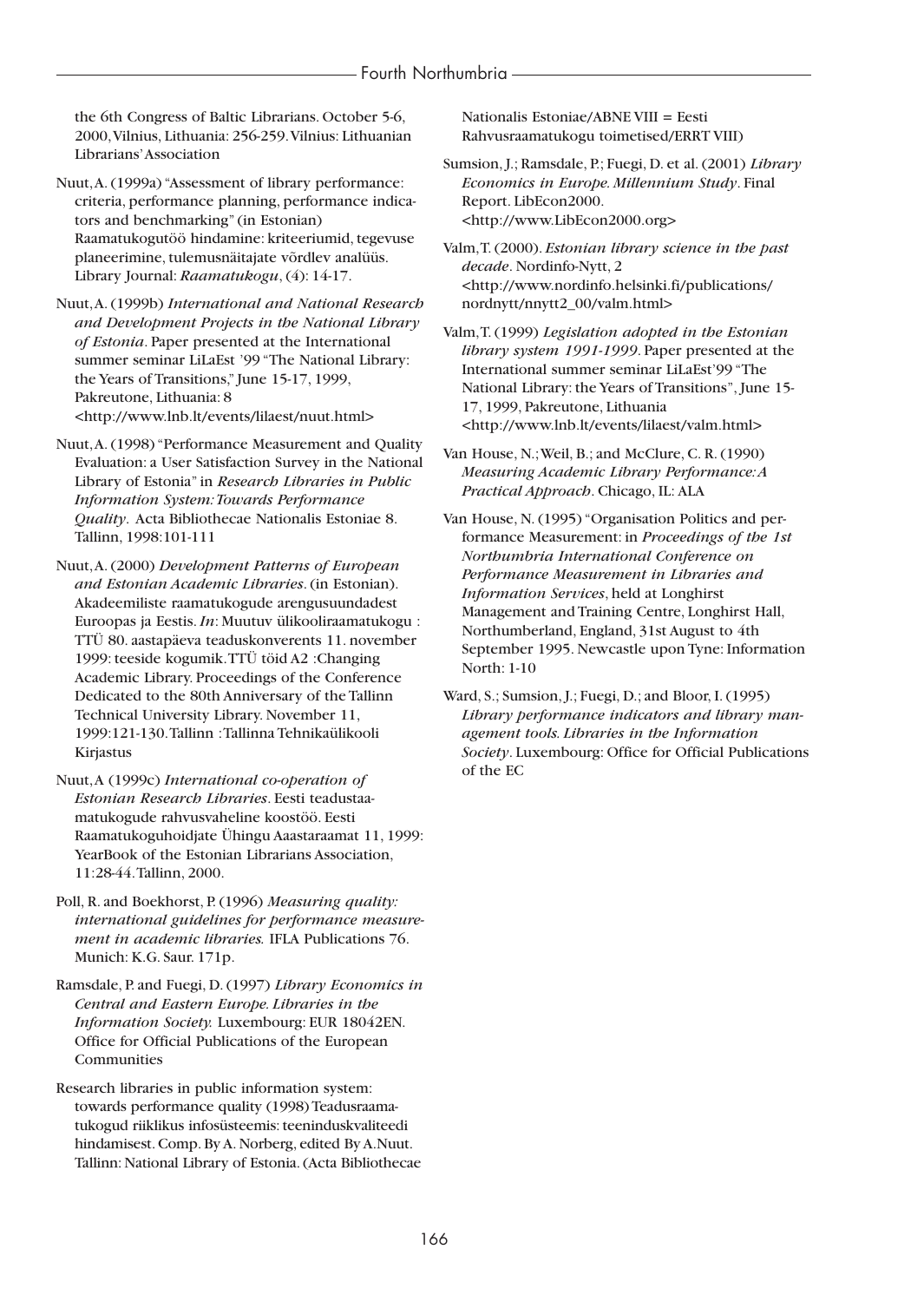| rural library<br>vocational school<br>commercial library<br>LIBRARIES OF OTHER HIGHER INSTITUTIONS<br>industrial or<br>university library<br>community library<br>library of a state non-<br>educational institution<br>RESEARCH LIBRARIES<br>SCHOOL LIBRARIES<br>secondary high school<br>SPECIAL LIBRARIES<br>PUBLIC LIBRARIES<br>university higher<br>library of a professional<br>or learned institutions<br>and associations<br>children's library<br>universal library<br>basic school library<br>ETWORK<br>$\overline{\text{C}}$<br>Table 1. ESTONIAN LIBRARIES N<br>service/medica<br>municipal libr<br>library<br>health<br>library of a private<br>national library<br>university<br>elementary school<br>central library<br>government<br>library |
|--------------------------------------------------------------------------------------------------------------------------------------------------------------------------------------------------------------------------------------------------------------------------------------------------------------------------------------------------------------------------------------------------------------------------------------------------------------------------------------------------------------------------------------------------------------------------------------------------------------------------------------------------------------------------------------------------------------------------------------------------------------|
|--------------------------------------------------------------------------------------------------------------------------------------------------------------------------------------------------------------------------------------------------------------------------------------------------------------------------------------------------------------------------------------------------------------------------------------------------------------------------------------------------------------------------------------------------------------------------------------------------------------------------------------------------------------------------------------------------------------------------------------------------------------|

Appendix 1 **Appendix 1**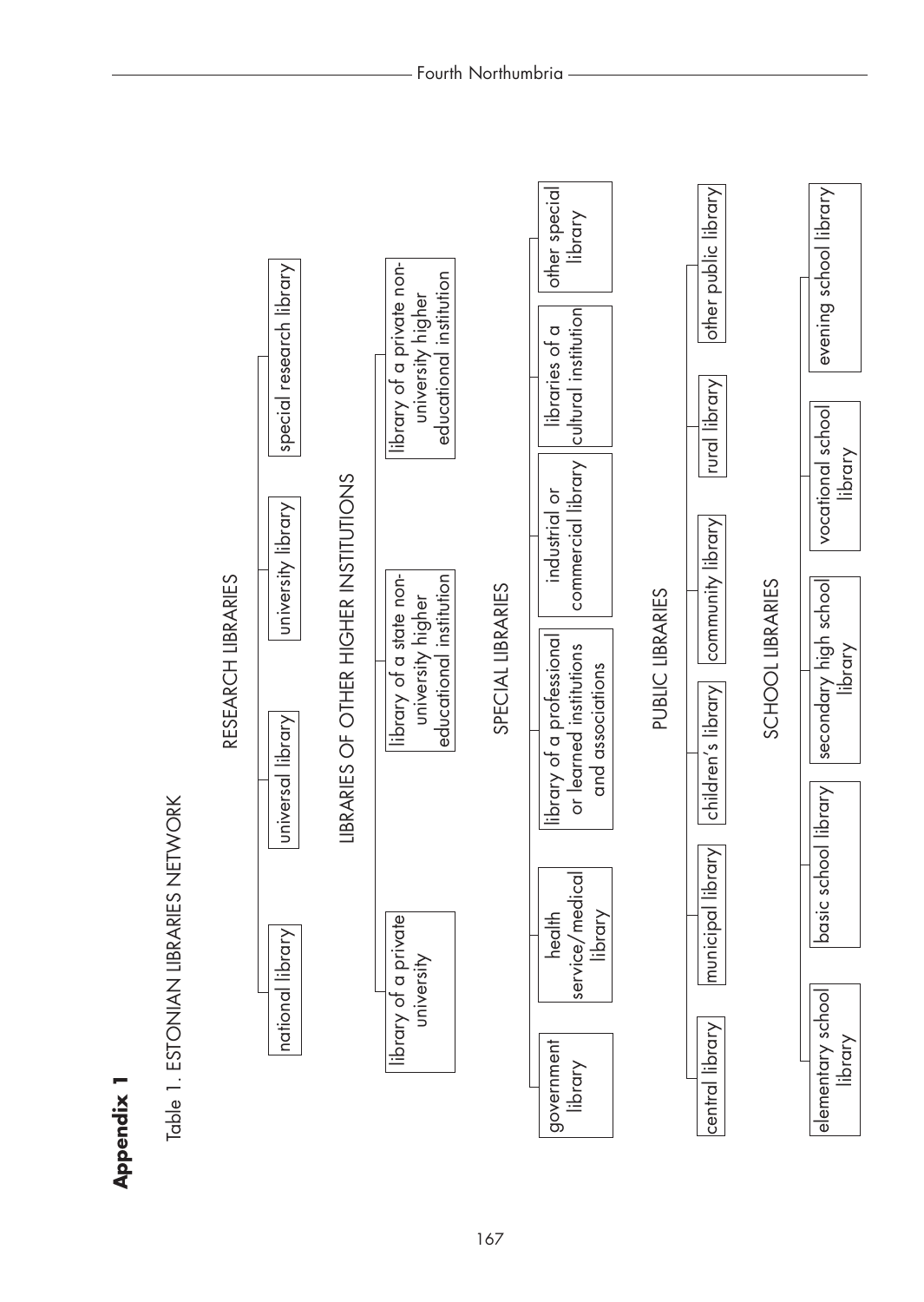## **Appendix 2**



Acquisition expenditure of the National Library of Estonia. Estonian Academic Library. Tartu University Library and Tallinn Technical University Library 1995-2000

Acquisition expenditure of European libraries (EUR) in 1998